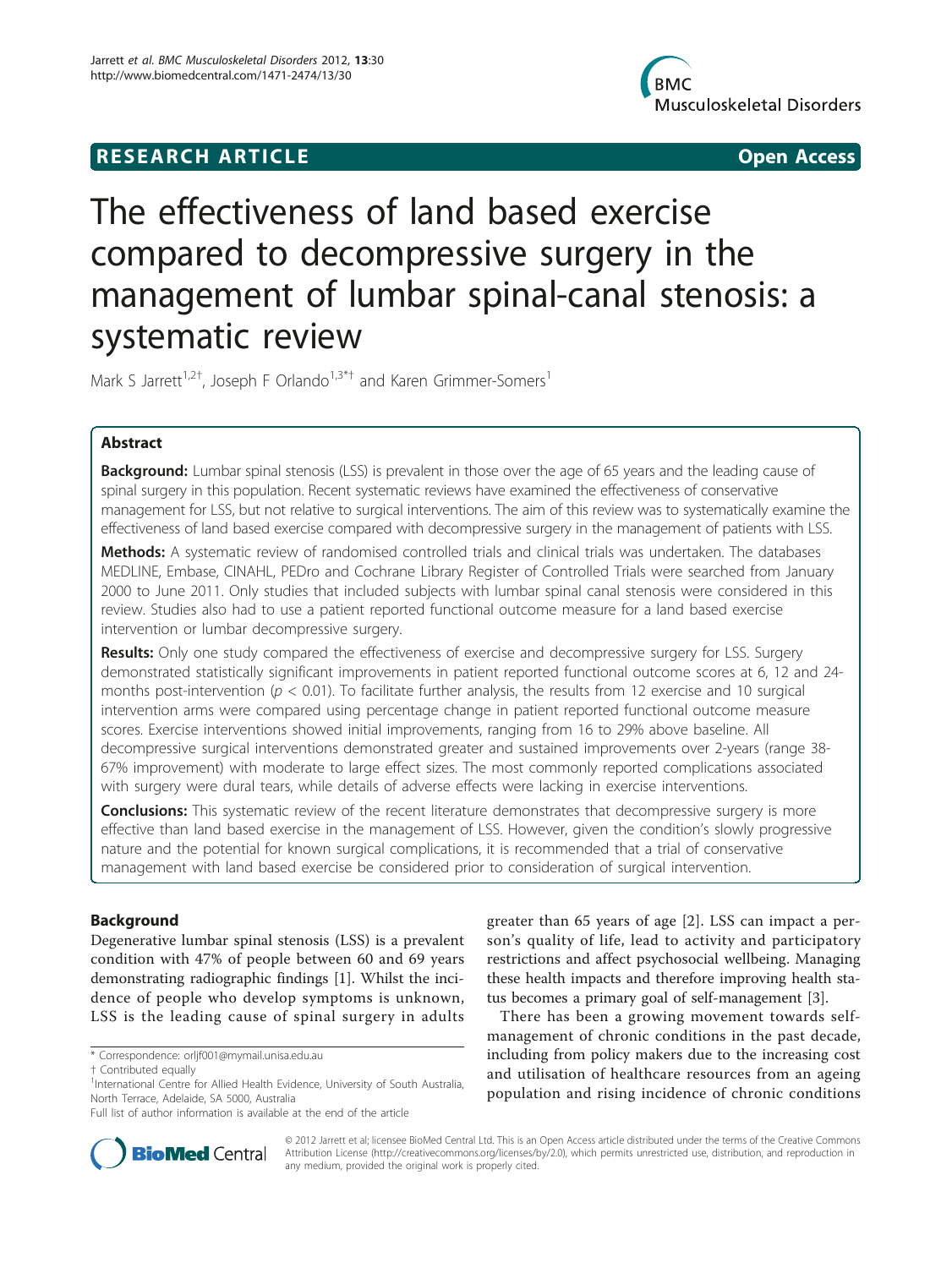[[4](#page-8-0)]. The understanding of pain and stress sciences has also developed this past decade [[5,6\]](#page-8-0) and helped to explain the influences of psychosocial variables in a pain or stress experience. Such variables may potentially explain the poor correlation between LSS radiographic and clinical findings [[7](#page-8-0)]. Given that LSS is a slow to progress, degenerative condition and commonly sought for surgical opinion [[2\]](#page-8-0), it seems appropriate that selfmanagement options be offered, which may include physiotherapy.

Exercise is a core component of physiotherapy that promotes self-management. It aims to improve the flexibility or mobility of the spine and combats both physical and psychological effects of deconditioning associated with pain and functional restrictions. Exercise based interventions can be delivered in a low cost manner and continued as a home program [[8-10](#page-8-0)].

There have been a number of recent systematic reviews that have examined the effectiveness of exercise for LSS with mixed results. Reiman and colleagues [\[11](#page-8-0)] and Iversen and colleagues [\[12\]](#page-8-0) reported preliminary evidence that manual therapy when combined with exercise therapy is of potential benefit in LSS, while Watters and colleagues [\[13\]](#page-8-0) concluded that there was insufficient evidence for exercise. The latter provided additional evidence, albeit low level and poor quality, to support lumbar surgery over conservative management, including physiotherapy and medical intervention. Despite this, formal comparison of exercise and decompressive surgery has not been undertaken. Although there is a limited evidence base, in clinical practice it appears that a trial of self-management is preferred prior to surgical interventions to avoid the risks associated with surgery [\[10,14,15\]](#page-8-0).

In light of the potential benefits of exercise for LSS, we systematically reviewed the current evidence regarding the effectiveness of land based exercise interventions compared to surgical decompression in the management of LSS. The secondary aim of this review was to report on the adverse effects associated with the use of these two interventions.

# Methods

# Search strategy

This review was reported in line with the PRISMA Statement [[16\]](#page-8-0). The databases MEDLINE, Embase, CINAHL, PEDro and Cochrane Library Register of Controlled Trials were searched from January 2000 to June 2011. The limit to recent years intended to capture interventions in line with the development of self-management models. Table 1 outlines the search question and the keywords used in the search strategy. The reference list of all included studies were also searched for any relevant studies not located by the electronic search.

# Study design

All prospective experimental studies, which described measurements taken pre and post-interventions for exercise and/or surgical decompression were considered for inclusion. Secondary evidence such as systematic reviews and retrospective studies were excluded. The reference lists of systematic reviews were searched for additional studies for inclusion.

# Population

Studies were only considered if they included subjects with degenerative LSS as diagnosed by MRI/CT and clinical presentation. Symptoms typically include buttock or lower extremity pain with or without back pain, aggravated by lumbar extension and ambulation and relieved by lumbar flexion and sitting [[13\]](#page-8-0). Studies that included subjects with a concurrent diagnosis of spondylolisthesis or foraminal stenosis were excluded, as were studies that investigated subjects with non-specific low back pain. Studies were also excluded if subjects were diagnosed with other spinal conditions, including congenital stenosis, fracture, infection, tumour, inflammatory disease or osteoporosis.

# Exposure

Studies were included if one of the intervention arms was land based exercise or decompressive surgery. Studies were only included if they specified the exercise

| Table 1 Search strategy (PECOT) and search terms |  |  |  |  |  |  |  |  |
|--------------------------------------------------|--|--|--|--|--|--|--|--|
|--------------------------------------------------|--|--|--|--|--|--|--|--|

|            | <b>Definition</b>                                                  | Search terms                                                                                                                                                                                                                                        |
|------------|--------------------------------------------------------------------|-----------------------------------------------------------------------------------------------------------------------------------------------------------------------------------------------------------------------------------------------------|
| Population | Adults with degenerative LSS                                       | lumbar stenosis or spinal stenosis or canal stenosis or vertebral stenosis                                                                                                                                                                          |
| Exposure   | Land based exercise programs                                       | exercise or non-operative management or conservative management or therapeutic exercise<br>or physiotherap <sup>*</sup> or physical therap <sup>*</sup> or flexibility or range of movement or range of motion<br>or stretching or aerobic exercise |
|            | Comparator Decompressive surgery                                   | surgery or surgical or laminectomy or decompression or operative management or<br>operation                                                                                                                                                         |
| Outcome    | Patient reported functional outcome<br>measure for low back pain   | As described in the study                                                                                                                                                                                                                           |
| Timeframe  | Follow-up within 2-years of intervention As described in the study |                                                                                                                                                                                                                                                     |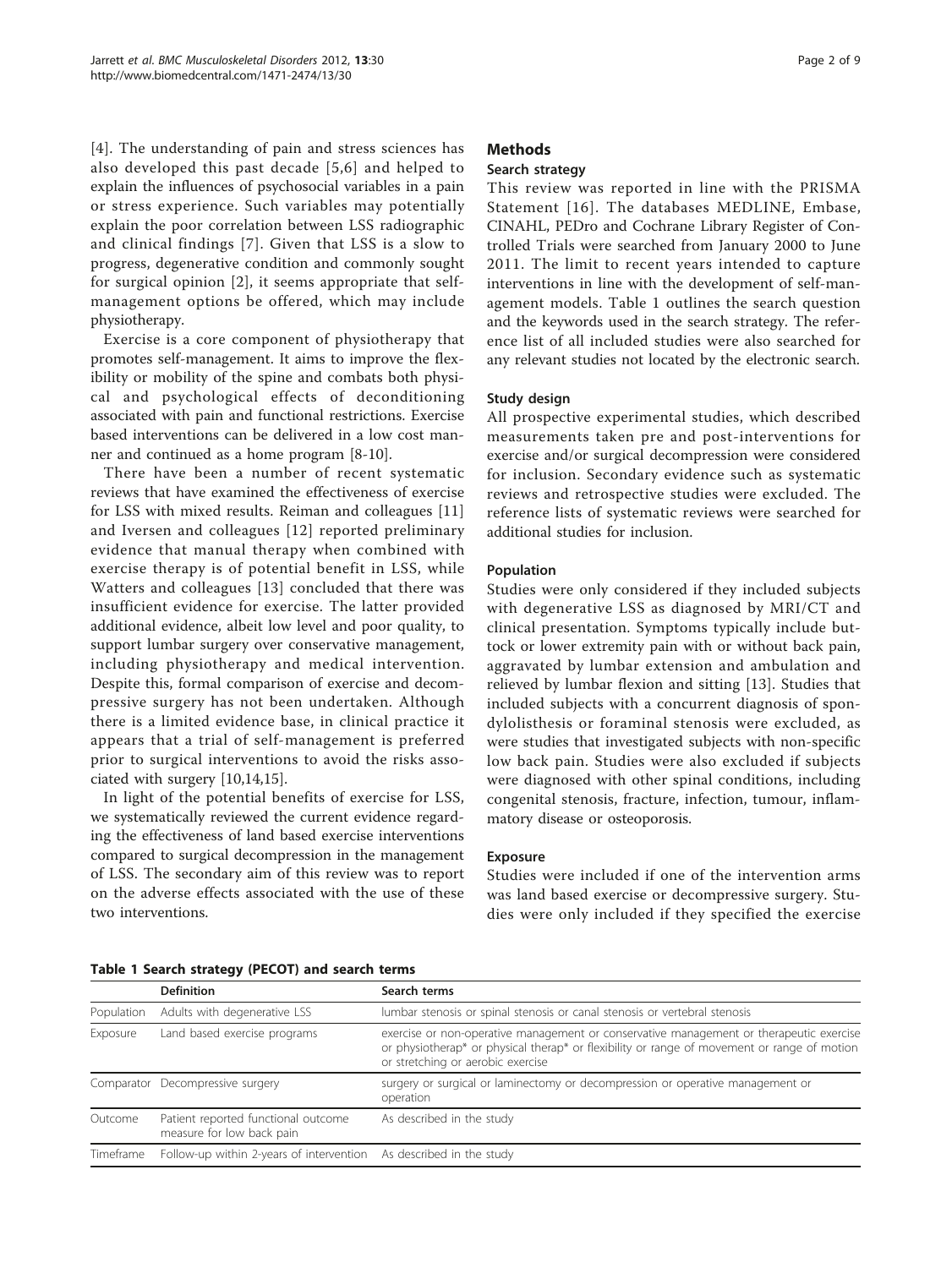type such as flexibility, range of movement, strengthening and/or general conditioning. Aquatic exercises were excluded. Studies that combined other forms of conservative intervention, such as manual therapy, electrotherapy or medication, were included provided an exercise intervention was also undertaken.

For surgical interventions, only studies where the surgical aim was decompression of neurovascular structures in the lumbar spinal canal, such as laminectomy, were included. Minimally invasive approaches to decompressive surgery were also included. Studies that incorporated lumbar fusion for management of pre-operative instability (spondylolisthesis) were excluded, as were studies that did not describe surgical intervention.

# Outcome measures

Studies were included if they utilised a patient reported functional outcome measure for low back pain, such as Oswestry Disability Index (ODI) or Roland-Morris Disability Questionnaire (RMQ).

# Time

Studies were included if they reported an outcome within 2-years of completing the intervention. Studies that only investigated outcomes with follow-up periods greater than 2-years were excluded to limit the impact of confounding variables associated with longer-term follow-up. Studies were also excluded if outcome data for all subjects was not collected at predetermined timeframes.

# Search of literature

After establishing a review protocol, two authors (MJ, JO) divided the database searches and screening of titles and abstracts. Studies were excluded if they were published in languages other than English. Whilst this may present a source of publication bias, the evidence to support this is in the literature is equivocal [[17,18](#page-8-0)]. All potentially included abstracts and full texts were reviewed independently by the authors if studies appeared to meet the inclusion criteria. Disagreement regarding inclusion was resolved through discussion.

# Methodological quality

The methodological quality of studies was assessed using the McMaster Critical Review Form for Quantitative Studies [\[19](#page-8-0)]. The tool allows for the critical appraisal of studies of different quantitative study designs. It comprises 15 items that assess study purpose, design, sample, outcomes, interventions, results and clinical implications. Fourteen of the items allow o for 'yes', 'no', 'not addressed' or 'not applicable' responses, while the remaining item is a descriptive assessment pertaining to type of study design. Of the 14 quantitative criteria, the authors awarded one point for each 'yes' response and zero points for 'no' or 'not addressed' responses and calculated a raw score. 'Not applicable' responses were omitted. The raw score was expressed as a percentage of fulfilled criteria.

The hierarchy of evidence for each study was assessed according to the National Health and Medical Research Council (NHMRC) Designation of Levels of Evidence [[20](#page-8-0)]. The authors (MJ, JO) independently appraised the quality of the included articles. Discrepancies in scores were resolved through discussion.

# Data extraction and analysis

Relevant information was extracted from the studies by two authors (MJ, JO) working collaboratively. Data included study design, inclusion/exclusion criteria, sample characteristics (sample size, mean age, gender), intervention details, outcome measures, follow-up periods and results. Ninety-five per cent confidence intervals were calculated for mean age of intervention arms. This enabled examination of homogeneity of age between intervention arms.

Percentage change in outcome scores was calculated for individual intervention arms to facilitate comparison between surgery and exercise. This was calculated by dividing the change in outcome scores by the baseline outcome score, then multiplied by 100 [\[21\]](#page-8-0). Effect sizes of interventions were calculated where possible (mean difference of intervention and control divided by the standard deviation of the control at baseline) for intervention versus control studies or exercise versus decompressive surgery studies. Strength of effect sizes is reported as small  $\left($  < 0.4), moderate  $(0.4-0.8)$  and strong  $(≥ 0.8)$  [\[22\]](#page-8-0).

# Results

The study selection process is summarised in Figure [1](#page-3-0). From a review of titles and abstracts, 56 potentially relevant studies were identified from the electronic search. No further studies were identified from reference lists of systematic reviews.

# Excluded studies

Of these 56 studies, 13 fulfilled the inclusion and exclusion criteria. Studies excluded from the review are presented in a table in Additional file [1.](#page-7-0) The main reasons for exclusion were:

• outcomes were not patient reported functional outcome measures  $(n = 12)$ ;

• non-experimental research design (n = 10);

• populations with lumbar pathological diagnoses other than degenerative LSS  $(n = 9)$ ;

• recording outcomes at variable timeframes or at greater than 2-years post intervention  $(n = 6)$ ;

• insufficient details of intervention to allow comparison with other studies  $(n = 4)$ ; and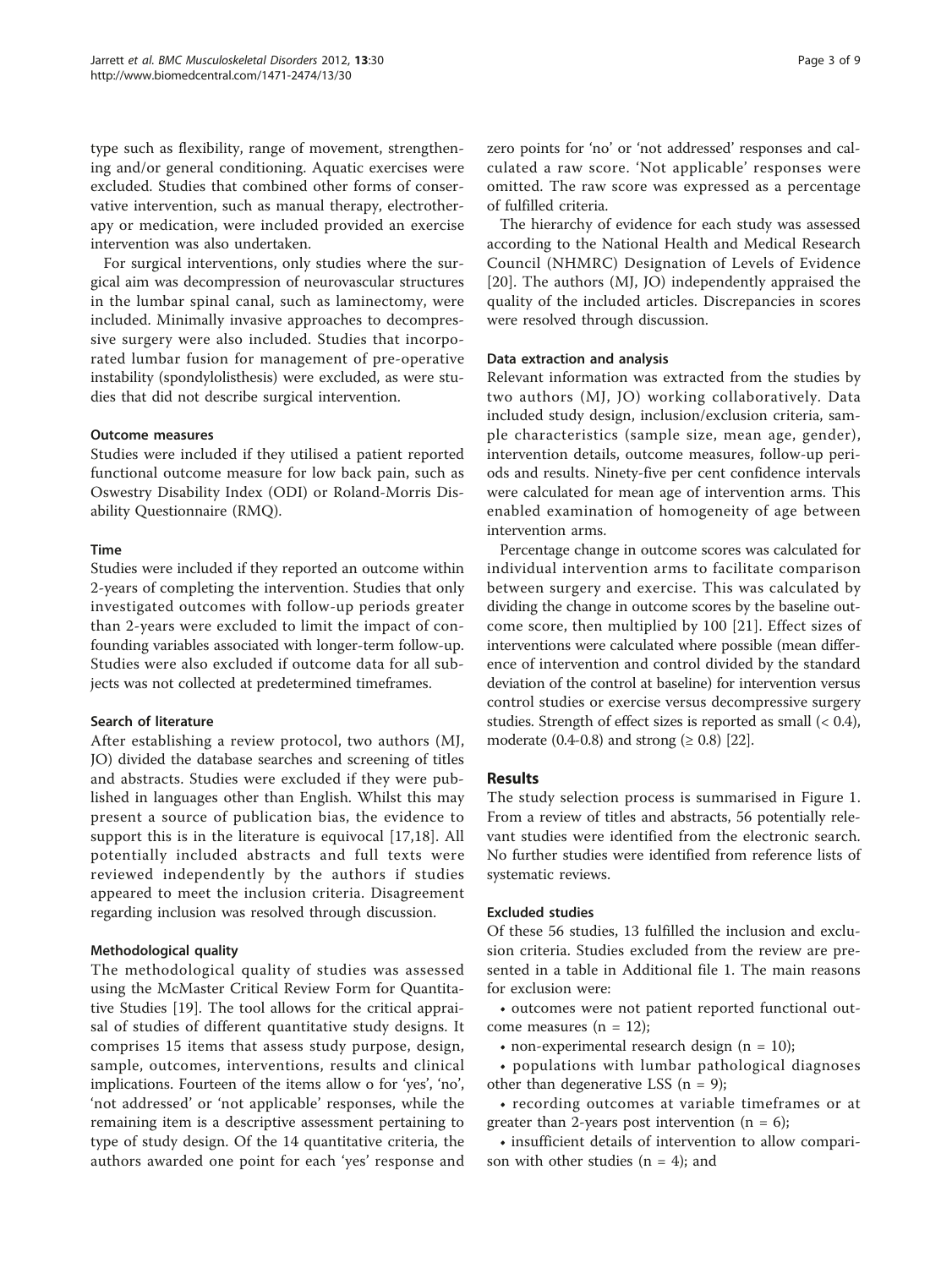<span id="page-3-0"></span>

• languages other than English  $(n = 2)$ .

# Methodological quality

The included studies were generally of moderate methodological quality. The McMaster Critical Appraisal Tool raw scores varied from 8 to 12 out of a possible 15, and percentages from 64.3% to 85.7% (mean 73.7%, SD 7.1). There were no discrepancies between the authors. A summary of the critical appraisal scores is provided in Table [2.](#page-4-0)

Of the 13 included studies (see Table [2\)](#page-4-0), there were two randomised controlled trials and five randomised clinical trials (Level II), one pseudo-randomised trial (Level III-1), two prospective cohort trials (Level III-2) and three before-and-after trials (Level III-3) [[20\]](#page-8-0). Common aspects affecting the studies' quality included not reporting reliability and validity of outcome measures, sample sizes not well justified and of those that did calculate sample size, the studies were commonly under powered [[10](#page-8-0),[23-25](#page-8-0)]. Most studies reported drop-out rates; however intention to treat analysis was rarely reported.

# Study characteristics

Six studies were identified that included a land based exercise intervention [[10,24-28](#page-8-0)]. As detailed in Table [3](#page-4-0), 12 relevant exercise arms were identified. The mean age of subjects who participated in an exercise intervention was 59.4 (SD 6.1) years. Eight studies were identified that included decompressive surgery [[10](#page-8-0),[23,29-34\]](#page-8-0). Table [3](#page-4-0) also summarises the ten decompressive surgical intervention arms identified. The mean age of subjects in surgical interventions was 66.4 (SD 4.27) years. Comparison of mean age with 95% confidence intervals across all included intervention arms demonstrated homogeneity across exercise and surgical intervention arms (see Figure [2\)](#page-5-0).

# Types of intervention

Flexibility exercises were included in all exercise intervention arms either as part of a formal physiotherapysupervised or home exercise program. Strengthening exercises were included in nine of the exercise intervention arms [\[10](#page-8-0),[25-28\]](#page-8-0). Specific details of these exercises were not included in any of the studies. Aerobic exercise was included in some studies [\[24](#page-8-0)-[26](#page-8-0)] and not others.

Outpatient exercise interventions ranged in duration from 3-weeks [[26](#page-8-0),[28\]](#page-8-0) to 6-weeks [[24](#page-8-0),[25](#page-8-0)]. One study's exercise intervention [[27](#page-8-0)] was undertaken with inpatients, but all three intervention arms in this study included an ongoing home exercise program. Ten of the 12 exercise intervention arms included a home exercise program. Adherence to and duration of the home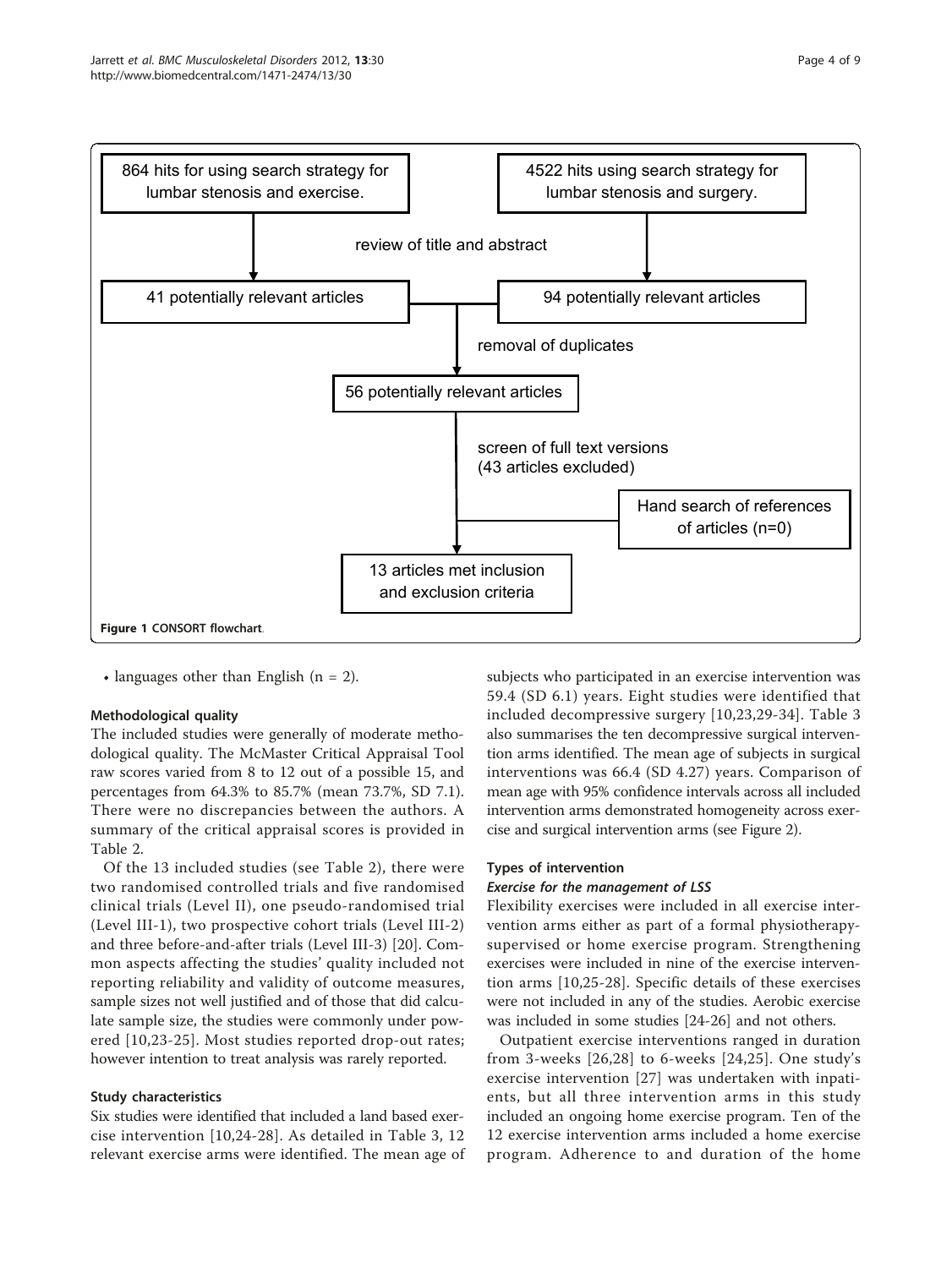|                        |              |              |            |              |                       |                          |                          | Item         |                           |                    |              |              |              |              |              |     | Score |
|------------------------|--------------|--------------|------------|--------------|-----------------------|--------------------------|--------------------------|--------------|---------------------------|--------------------|--------------|--------------|--------------|--------------|--------------|-----|-------|
| <b>Authors</b>         | 1            | 2            | 3          | 4            | 5                     | 6                        | 7                        | 8            | 9                         | 10                 | 11           | 12           | 13           | 14           | 15           | Raw | $\%$  |
| Level II               |              |              |            |              |                       |                          |                          |              |                           |                    |              |              |              |              |              |     |       |
| Goren et al. 2010      | ✓            | $\checkmark$ | <b>RCT</b> | ✓            | $\times$              | $\overline{\phantom{a}}$ | $\overline{?}$           | $\checkmark$ | $\checkmark$              | $\checkmark$       | $\checkmark$ | $\checkmark$ | $\checkmark$ | √            | ✓            | 12  | 85.7  |
| Koc et al.2009         | ✓            | $\checkmark$ | CT         | $\checkmark$ | $\mathsf X$           | $\overline{\cdot}$       | $\overline{\cdot}$       | $\checkmark$ | $\checkmark$              | $\overline{?}$     | $\checkmark$ | $\checkmark$ | $\checkmark$ | $\checkmark$ | $\checkmark$ | 10  | 71.4  |
| Malmiyaara et al. 2007 | ✓            | ✓            | CT         | $\checkmark$ | √                     | $\overline{?}$           | $\overline{?}$           | $\checkmark$ | $\times$                  | $\mathsf X$        | $\checkmark$ | $\checkmark$ | $\checkmark$ | $\checkmark$ | $\checkmark$ | 10  | 71.4  |
| Pua et al. 2007        | $\checkmark$ | ✓            | CT         | ✓            | √                     | $\overline{?}$           | ?                        | $\checkmark$ | $\checkmark$              | $\overline{\cdot}$ | $\checkmark$ | $\checkmark$ | $\checkmark$ | $\checkmark$ | ✓            | 11  | 78.6  |
| Thome et al. 2005      | ✓            |              | CT         | $\checkmark$ | $\boldsymbol{\times}$ | ?                        | $\checkmark$             | $\checkmark$ | $\checkmark$              | $\mathsf X$        | $\checkmark$ | $\checkmark$ | $\checkmark$ | $\checkmark$ | $\checkmark$ | 11  | 78.6  |
| Weinstein et al. 2008  | ✓            | $\checkmark$ | <b>RCT</b> | ✓            | ✓                     | $\overline{\cdot}$       | $\overline{?}$           | $\checkmark$ | $\boldsymbol{\mathsf{X}}$ | X                  | $\checkmark$ | $\checkmark$ | $\checkmark$ | $\checkmark$ | ✓            | 10  | 71.4  |
| Whitman et al. 2006    |              |              | CT         | $\checkmark$ | ✓                     | $\overline{\phantom{a}}$ | $\overline{\phantom{a}}$ | $\checkmark$ | $\checkmark$              | $\checkmark$       | √            | ✓            | $\checkmark$ | ✓            |              | 12  | 85.7  |
| Level III-1            |              |              |            |              |                       |                          |                          |              |                           |                    |              |              |              |              |              |     |       |
| Sahin et al.2009       | $\checkmark$ | √            | C          | $\checkmark$ | $\times$              | $\overline{?}$           | $\overline{?}$           | $\checkmark$ | $\checkmark$              | $\times$           | $\checkmark$ | $\checkmark$ | $\checkmark$ | $\times$     | √            | 9   | 64.3  |
| Level III-2            |              |              |            |              |                       |                          |                          |              |                           |                    |              |              |              |              |              |     |       |
| Athiviraham & Yen 2007 | ✓            | ✓            |            | ✓            | √                     | ?                        | ?                        | $\checkmark$ | $\checkmark$              | $\overline{?}$     | $\checkmark$ | ✓            | ✓            | ✓            |              | 11  | 78.6  |
| Sobottke et al. 2010   |              | ✓            | $\subset$  | $\checkmark$ | $\chi$                | $\overline{?}$           | $\overline{?}$           | $\checkmark$ | $\times$                  | $\overline{?}$     | $\checkmark$ | $\checkmark$ | $\checkmark$ | $\checkmark$ |              | 9   | 64.3  |
| Level III-3            |              |              |            |              |                       |                          |                          |              |                           |                    |              |              |              |              |              |     |       |
| Cavusoglu et al. 2007  | ✓            | $\checkmark$ | AB         | $\checkmark$ | $\times$              | ?                        | ?                        | √            | n/a                       | $\times$           | ✓            | √            | ✓            | √            | ✓            | 9   | 69.2  |
| Chopko & Caraway 2010  | ✓            | ✓            | AB         | ✓            | $\times$              | ?                        | $\overline{\cdot}$       | $\checkmark$ | n/a                       | $\overline{\cdot}$ | $\checkmark$ | ✓            | ✓            | ✓            | ✓            | 9   | 69.2  |
| Yasar et al. 2009      | ✓            | ✓            | AB         | ✓            | $\times$              | $\overline{\phantom{a}}$ | $\overline{\phantom{a}}$ | $\checkmark$ | n/a                       | $\times$           | ✓            | ✓            | $\checkmark$ | ✓            | √            | 9   | 69.2  |

#### <span id="page-4-0"></span>Table 2 Methodological quality of studies based on the McMaster Critical Appraisal Tool [\[19\]](#page-8-0)

 $\sqrt{ }$  = yes; x = no; ? = not addressed; n/a = not applicable; AB = before and after; RCT = randomised controlled trial; CT = randomised clinical trial; C = prospective cohort

McMaster Items: 1. study purpose clearly stated; 2. background literature reviewed; 3. research design; 4. sample described in detail; 5. sample size justified; 6. outcome measure reliability reported; 7. outcome measure validity reported; 8. intervention described; 9. contamination avoided; 10. co-intervention avoided; 11. results reported in terms of statistical significance; 12. analysis methods appropriate; 13. clinical significance reported; 14. drop-outs reported; 15. conclusions appropriate.

Level of evidence based on NHMRC Designation of Levels of Evidence [\[20\]](#page-8-0).

# Table 3 Table of description of main aspects of studies

| Study                    | <b>Participants</b> | Intervention arms                  | Outcome measure |  |  |  |
|--------------------------|---------------------|------------------------------------|-----------------|--|--|--|
| Exercise                 |                     |                                    |                 |  |  |  |
| Goren et al. (2010)      | $n = 34$            | 1 Exercise and ultrasound          | ODI             |  |  |  |
|                          |                     | 2 Exercise and sham ultrasound     |                 |  |  |  |
| Koc et al. (2009)        | $n = 29$            | 1 Exercise and electrotherapy      | <b>RMQ</b>      |  |  |  |
|                          |                     | 2 Exercise and epidural steroid    |                 |  |  |  |
|                          |                     | 3 Exercise only                    |                 |  |  |  |
| Malmivaara et al. (2007) | $n = 44$            | 1 Exercise                         | ODI             |  |  |  |
| Pua et al. (2007)        | $n = 68$            | 1 Treadmill                        | mODI, RMQ       |  |  |  |
|                          |                     | 2 Cycling                          |                 |  |  |  |
| Sahin et al. (2009)      | $n = 45$            | 1 Exercise                         | <b>RMQ</b>      |  |  |  |
|                          |                     | 2 Exercise and calcitonin          |                 |  |  |  |
| Whitman et al. (2006)    | $n = 58$            | 1 Flexion exercise and walking     | mODI            |  |  |  |
|                          |                     | 2 Exercise and manual therapy      |                 |  |  |  |
| Decompressive surgery    |                     |                                    |                 |  |  |  |
| Athiviraham & Yen (2007) | $n = 54$            | 1 Bilateral laminectomy            | <b>RMO</b>      |  |  |  |
| Cavusoglu et al. (2007)  | $n = 50$            | 1 Laminectomy                      | ODI             |  |  |  |
| Chopko & Caraway (2010)  | $n = 78$            | 1 Minimally invasive decompression | ODI             |  |  |  |
| Malmivaara et al. (2007) | $n = 50$            | 1 Segmental decompression          | ODI             |  |  |  |
| Sobottke et al. (2010)   | $n = 25$            | 1 Minimally invasive decompression | ODI             |  |  |  |
| Thome et al. (2005)      | $n = 40$            | 1 Bilateral laminotomy             | <b>RMQ</b>      |  |  |  |
|                          |                     | 2 Unilateral laminotomy            |                 |  |  |  |
|                          |                     | 3 Laminectomy                      |                 |  |  |  |
| Weinstein et al. (2008)  | $n = 398$           | 1 Laminectomy                      | mODI            |  |  |  |
| Yasar et al. (2009)      | $n = 125$           | 1 Laminectomy                      | ODI             |  |  |  |

ODI = Oswestry Disability Index; mODI = Modified Oswestry Disability Index; RMQ = Roland-Morris Questionnaire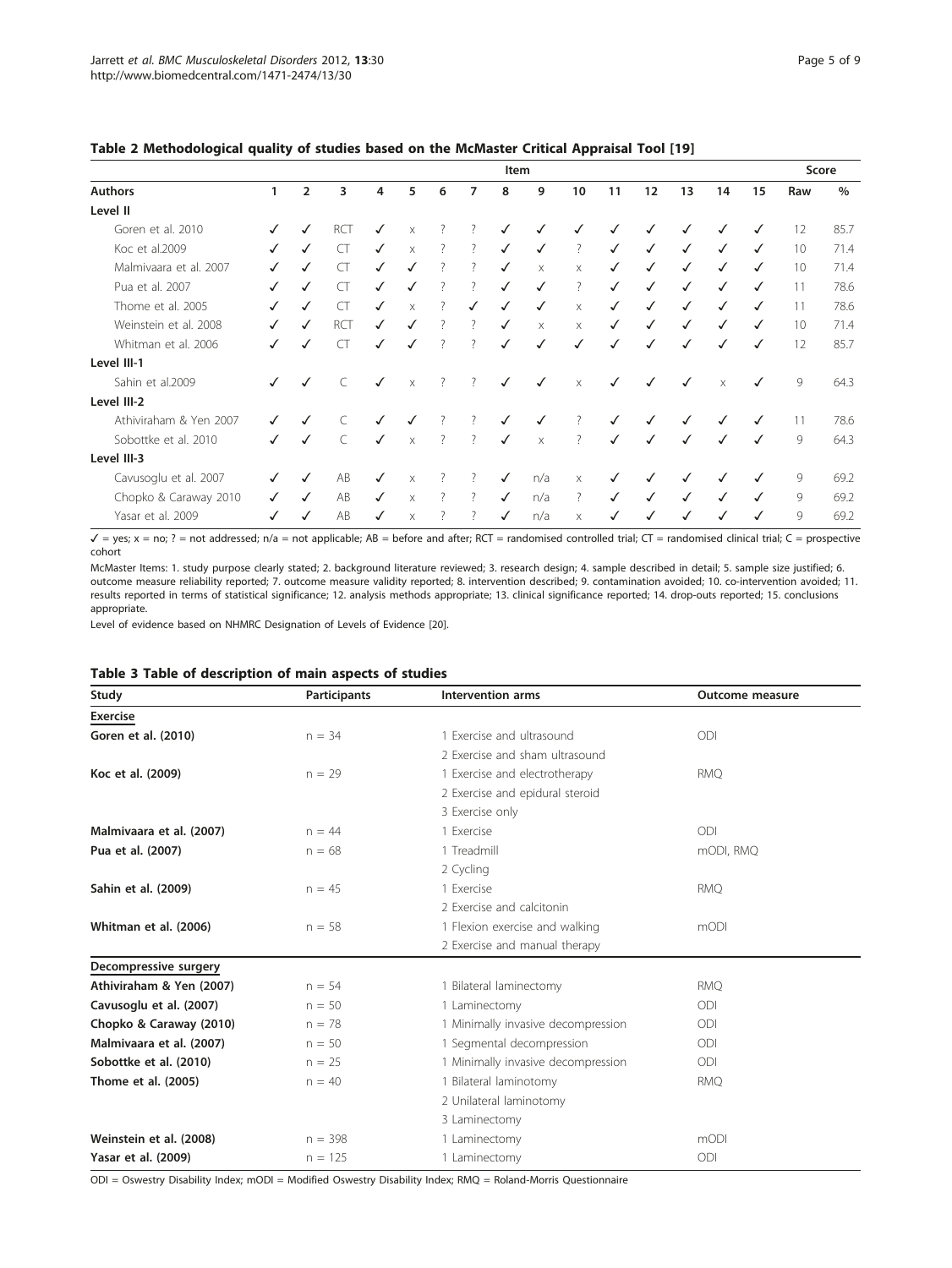<span id="page-5-0"></span>

exercise programs were poorly described. A wide range of co-interventions was administered in conjunction with exercise, including medication (analgesics, nonsteroidal anti-inflammatories), epidural steroid, manual therapy and electrotherapy.

Two studies described a minimally invasive technique for lumbar decompression [[30,31\]](#page-8-0), whereas all other surgical studies reported laminectomy via varying approaches. Two intervention arms reported bilateral foraminotomies as part of their surgical approach [[23,34\]](#page-8-0) and five intervention arms reported partial medial facetectomies [[10,32,34](#page-8-0)]. Although studies that included subjects with degenerative spondylolisthesis were excluded, three studies reported a proportion of subjects managed with fusion in addition to their decompressive surgery; although reasons for this were not described [[10,33,34](#page-8-0)].

# Effect of exercise compared to decompressive surgery

The study by Malmivaara and colleagues [[10](#page-8-0)] was the only study that directly compared the effect of decompressive surgery and a non-operative intervention that included an exercise component. The study reported a global difference in ODI over 2-years in favour of decompressive surgery ( $p = 0.01$ ). The effect sizes at respective follow-up periods were 0.55 at 6-months, 0.81 at 12-months and 0.56 at 24-months.

Across the 22 intervention arms, baseline and postintervention data were available for all studies except the three intervention arms in the study by Koc and colleagues [\[27](#page-8-0)]. The percentage change in patient reported functional outcome scores was calculated for 32 instances and is shown graphically in Figure [3.](#page-6-0)

# Effect of exercise

Data was available from five out of the six studies that examined exercise, enabling calculation of percentage

change in patient reported functional outcome scores [[10,24-26,28](#page-8-0)]. Eight separate instances from four studies reported an improvement (range 16-29%) in the first 3 months [[24-26,28](#page-8-0)]. At 6-months, only one instance was reported (18%) [[10\]](#page-8-0), three at 12-months (13-20%) [[10,25\]](#page-8-0) and one at 24-months (16%) [[10](#page-8-0)].

Goren and colleagues [[26\]](#page-8-0) was the only study that examined exercise against a control. One intervention arm received exercise and ultrasound, a second received exercise and sham ultrasound, while a third acted as a control. The two exercise intervention arms demonstrated statistically significant differences compared to the control ( $p < 0.05$ ) at the completion of the intervention. Effect sizes for the exercise and ultrasound arm and the exercise and sham ultrasound arm were calculated as 0.04 and 0.44, respectively.

# Effect of decompressive surgery

Data was available for all ten surgical arms, enabling calculation of percentage change in patient reported functional outcome scores. Nineteen instances of outcome reporting were available from 6-weeks to 24-months post intervention.

Five instances reported improvements in patient reported functional outcome scores (range 37-58%) in the first 3-months [[29](#page-8-0),[30](#page-8-0),[33](#page-8-0),[34](#page-8-0)]. At 6-months, there were three instances of reported improvement (39-65%) [[10,31,33\]](#page-8-0), seven at 12-months (36-67%) [\[10,31](#page-8-0)-[34\]](#page-8-0), and four at 24-months (38-67%) [[10](#page-8-0),[23,33,34](#page-8-0)].

Decompressive surgery was compared to a control in two studies [[23](#page-8-0),[33](#page-8-0)]. The calculation of effect sizes was only possible in the Weinstein study [\[33](#page-8-0)], which favoured the surgical intervention arm at all timeframes: effect size of 0.58 at 6-weeks, 0.77 at 3-months, 0.79 at 6-months, 0.69 at 12-months and 0.63 at 24-months. These results are from the as-treat analysis of randomised and observation cohorts. The intention-to-treat analysis did not demonstrate significant differences between decompressive surgery and control, likely due to the large number of subject cross-overs between groups.

# Adverse effects

Surgery with decompressive laminectomy was associated with adverse events, with an overall complication rate in the largest surgical intervention arm  $(n = 394)$  of 12% [[33](#page-8-0)]. The most common complication was intra-operative dural tear, ranging from 3% [\[29](#page-8-0)] to 14% [[10\]](#page-8-0). Other complications reported included wound infection, ongoing neural dysfunction and re-operation. It was also apparent that some subjects were no better or worse after decompressive surgery [[10](#page-8-0)]. Detailed reporting of adverse effects was not described for exercise interventions, other than in one study, which noted no complications or side effects [[26\]](#page-8-0).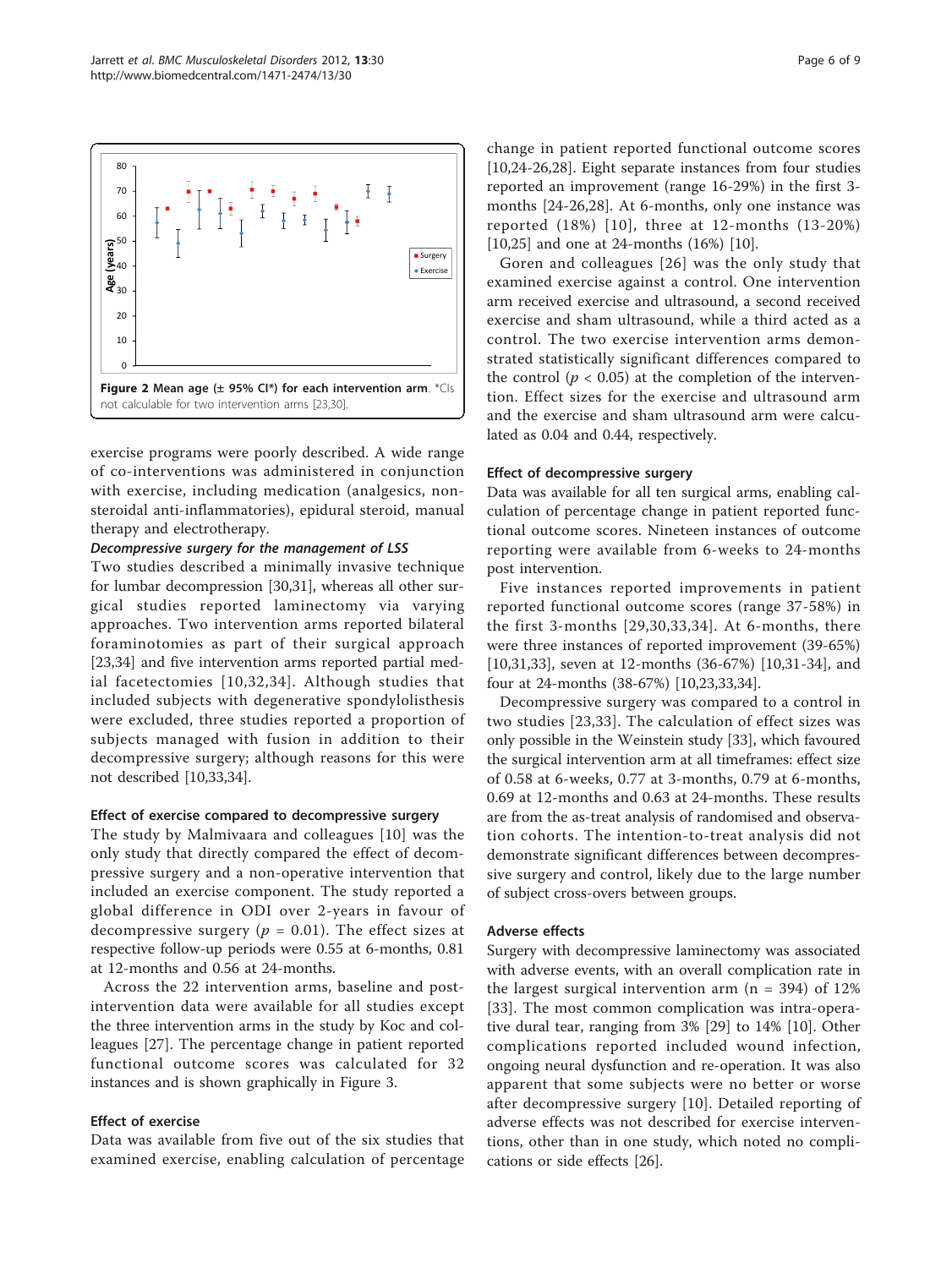<span id="page-6-0"></span>

# **Discussion**

This review found that there is strong evidence for improvement in patient reported functional outcomes in those who undergo decompressive surgery for LSS. There is relative consistency between studies across multiple timeframes with sustained improvements through to 2-years post-surgery. All studies that examined surgical decompression reported statistically significant improvements in favour of surgery, with moderate to large effect sizes in two studies [\[10,33\]](#page-8-0). Conversely, there was an overall small initial improvement in patient reported functional outcomes in subjects with LSS who participated in an exercise intervention. These improvements subsided over a 2 year period; however there was limited data for exercise interventions at 2-years.

Given the above findings, it is reasonable to question the use of exercise in the management of patients with LSS. Current guidelines support a trial of conservative management prior to surgery [\[13](#page-8-0)]. Malmivaara's study [[10\]](#page-8-0) reported that only four of 44 subjects conservatively managed proceeded to surgery, while remaining subjects appeared to self-manage their condition. Weinstein and colleagues [\[33](#page-8-0)] also found that the majority of subjects managed without surgery showed small improvements in all outcomes. The selection of exercise for LSS may also be given preference over surgery due to underlying surgical risks, including mortality, particularly in the older population who often present with multiple comorbidities [[35](#page-8-0)]. Despite the significant and sustained improvements in patient reported functional outcomes shown with decompressive surgery in this systematic review, self-management may still be a worthwhile option prior to consideration of surgical intervention.

A number of issues within included studies may have influenced the results of this systematic review. There were four surgical studies in this review that only included subjects who had failed conservative management [\[23,29,30,32\]](#page-8-0). These studies may represent samples with more disabling cases of LSS. This creates the possibility of the surgical outcomes being biased towards subjects who had failed conservative management.

The results from the included exercise studies were limited by the implementation of poor quality interventions. Exercise interventions were likely of inadequate duration to demonstrate change in outcome scores. There was also an absence of tailored exercise towards subjects' individual impairments in all but two studies [[10](#page-8-0),[25](#page-8-0)]. Subjects' adherence to exercise also varied between studies.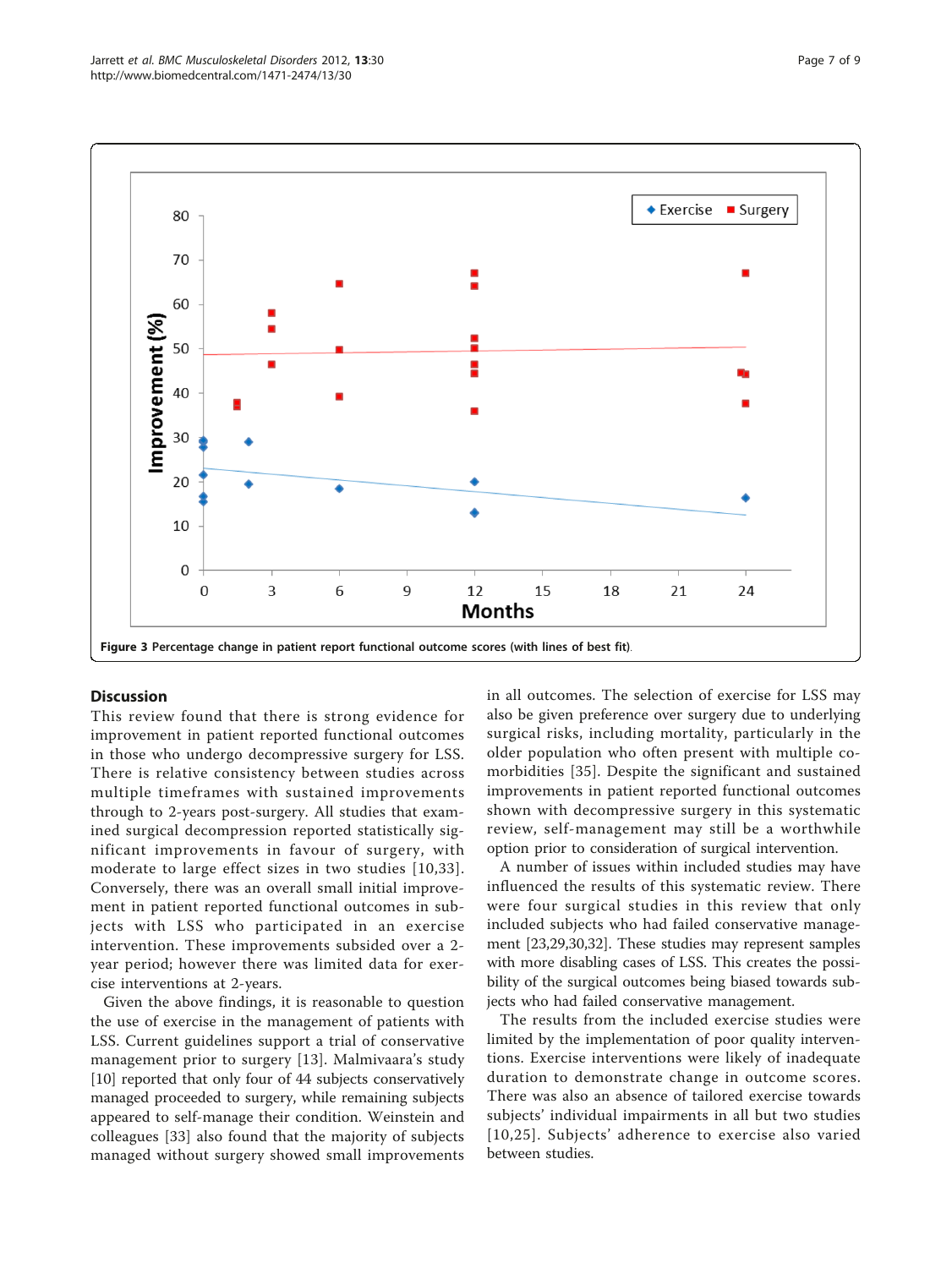<span id="page-7-0"></span>The moderate methodological quality of included studies was also likely to affect the results of this review. Common issues were small sample sizes, lack of sample size calculations, inadequate description of interventions and numerous co-interventions. There appeared to be a discrepancy in mean age between exercise and surgical intervention arms (59.4 and 66.4 years, respectively); however, testing of homogeneity did not demonstrate a significant bias in sampling.

The availability of only two randomised controlled trials limited calculation of effect sizes. More so, there was only one study that directly compared decompressive surgery and exercise for LSS [[10\]](#page-8-0). Ideally, this review would have limited its study inclusion criteria to randomised controlled trials and therefore represent a collation of the highest level of evidence. Given the sparseness of high level evidence in this topic, the methodology of this systematic review was modified to include lower levels of evidence. This systematic review of current best available evidence is therefore able to provide useful information to inform clinical practice and future research.

# Implications for clinical practice

Due to the heterogeneity of the land based exercise interventions and numerous co-interventions reported in the included literature, this systematic review is not able to provide guidance as to whether certain types of exercise (mode, intensity, duration, location) are more effective in managing patients with LSS. It is however apparent from the randomised clinical trials that investigated numerous exercise interventions that there were statistically significant improvements ( $p < 0.05$ ) within each group relative to baseline, but no significant differences between groups when different interventions were compared. The authors would suggest that the literature therefore supports a broad approach to exercise interventions rather than supporting a particular exercise type. This review supports the findings of previously reported literature that a trial of conservative management with land based exercise be considered [\[10,13](#page-8-0)].

# Implications for research

Further research of land based exercise interventions for LSS would benefit from more accurate descriptions of intervention, including type, duration and intensity. Cointerventions should also be minimised. Future research should also continue to embrace the use of reliable and valid outcome measures.

More consistent follow-up through to 2-years would provide valuable insights as to whether the smaller initial gains reported with exercise are maintained. Analysis of subgroups within exercise interventions as to predictors of good and poor response, such as outcome measure score, age or walking distance, would assist with understanding which LSS patients may more readily benefit from land based exercises. Understanding of subgroups may also assist in determining patients that may benefit from other management options, including surgery.

Ideally further research in this patient group would directly compare decompressive surgery and conservative management with land based exercise, with the addition of a control group. However, as demonstrated by Weinstein's review [[33](#page-8-0)], the challenges of implementing a randomised controlled study design of sufficient power, with long term follow-up is limited by both subject non-adherence to randomisation and the ethical considerations around use of a true control group.

# Conclusions

Decompressive surgery is more effective (larger treatment effect) in the management of LSS than land based exercise; however, whilst patients wait for surgery and given the risks of surgery, there are potential benefits in functional improvements from land-based exercise interventions. A self-management program with a land based exercise intervention prior to consideration of surgical intervention for patients with LSS is supported.

Due to the significant heterogeneity of the land-based exercise interventions investigated in the included studies, this systematic review is unable to provide any specific recommendations regarding the most effective forms of exercise.

# Additional material

[Additional file 1: S](http://www.biomedcentral.com/content/supplementary/1471-2474-13-30-S1.DOC)tudies excluded from the review. Table summarising studies excluded from the systematic review and the reasons for exclusion.

#### Acknowledgements

The authors' would like to acknowledge the constructive comments gained during the writing process from iCAHE Writers' Group.

#### Author details

<sup>1</sup>International Centre for Allied Health Evidence, University of South Australia North Terrace, Adelaide, SA 5000, Australia. <sup>2</sup> Eastwood Physiotherapy, Fullarton Road, Eastwood, SA 5063, Australia. <sup>3</sup>Physiotherapy Department Royal Adelaide Hospital, North Terrace, Adelaide, SA 5000, Australia.

#### Authors' contributions

MJ and JO worked together to conceptualise the topic, devise the search strategy, carry out the initial search and assess inclusion of studies into review. Quality of studies was independently assessed by MJ and JO. Data extraction for the characteristics of interventions was done by MJ and JO. MJ and JO contributed equally to the initial draft. KGS together with MJ and JO were equally involved in the editing and review of the manuscript. All authors read and approved the final manuscript.

#### Competing interests

The authors declare that they have no competing interests.